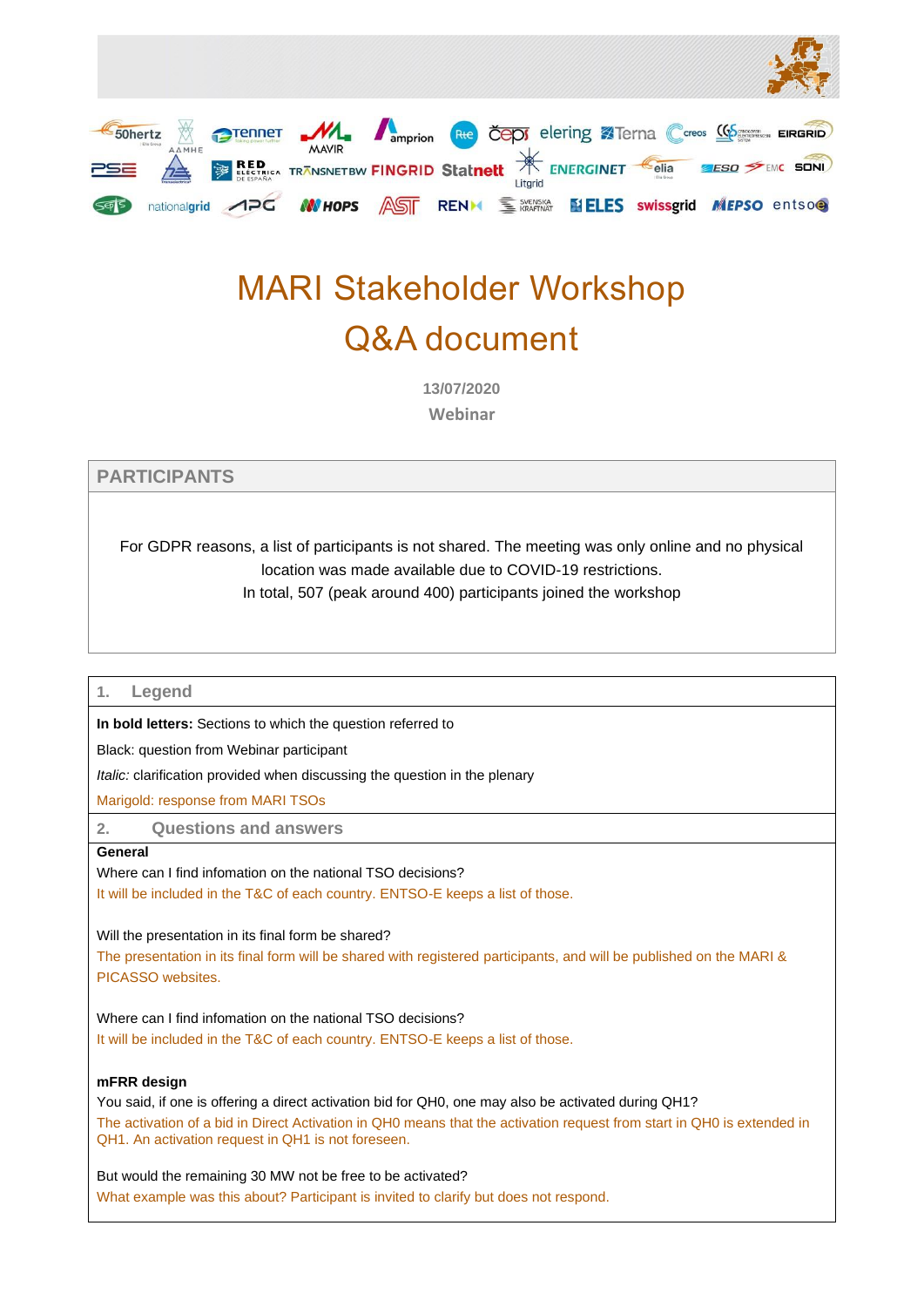

Should the reserved bids by the TSO  $\check{\ }$  s occurs, they might be published before as limitations, for previous knowlegde. Can this be possible? *How can BPS anticipate these reserved bids, how can BSPs bid if they have no knowledge of this? Should this not be published previously in stead of making BSPs make their bids, and than reserve the bids? BSPs should know upfront if the bids are going to be reserved or not?* It depends strongly on the issue in the country and is solved according to local TSO rules. On EU level there is no framework set how to deal with this.

## **mFRR process**

Is there any difference of data in step 1 ('Offers') and step 2 ('Bids')? Bids are anonymized offers and in the form of local merit order list bids send to the platform.

Will the availability of cross-border capacity be known by BSPs before the BSP gate closure time? No, currently is not foreseen to publish the CBCL prior to Gate Closure Time.

When will steps 3-5 in slide 6 happen in relation to the time of SIDC GCT for the given MTUs (delivery periods)? The provision of mFRR CBCL may take place at all time but the mFRR IF art 4.2(a) frames clearly that the initial cross-zonal capacity shall be the remianing of SDIC until a capacity calculation methodology is put in place. Therefore, process-wise the provision of CBCL by all TSOs to MARI shall take place after the SDIC GTC.

The cross-border capacity constraint is the same for PICASSO, MARI and TERRE platforms (remaining cross-border capacity after infraday markets). How will it be allocated between the three platforms?

Due to process time foreseen in the RR IF, mFRR IF and aFRR IF, the first use of CBCL takes place in TERRE, MARI and PICASSO, in that chronological order. The use of CBCL is always in serie and not in parallel.

How will the group of bids be visible in the merit order list? *How the complex bids show up in the CMOL, are they transparent? If you see the MOL with all these complexities it might be challenging to follow the price formation.*

On complex bids, the following information will be published: <…>. The mFRR AOF calculates the solution taking into account all constraints and rules. Recalculation of the price formation outside the mFRR platform is not possible due to the fact that not all parameters used in the AOF are published.

#### Please clarify terms "accepted, activated and cleared".

The terminology "accepted", "cleared" or "selected" are equivalent and determine the results of the AOF in the bids. The terminology "activated" designated the actual activation of the bids which is communicated from the TSO to the BSP. In MARI, the selected bid by AOF and the activated bid should theoretically be the same according to mFRR IF art. 3. (16 d) . If the bids differ, the TSO shall publish the information pursuant to EBGL art 29(5).

## **Accession Timeline**

Are there already defined requirements for data exchange/comunication - this is important for modification of system. *TSOs must show the communication will look like. When will TSOs share this?*

The TSOs are working on an Implementation Guide (IG) which defines the communication between the TSOs and the mFRR platform. The IG will serve as a basis for TSOs to determine the communication between TSO and BSPs. The timing of such documents are determined individually by each TSO.

When will the platforms be available for testing by the BSPs?

The mFRR platform, like other balancing platforms, are based on a TSO-TSO model. There is no direct connection between the BSPs and the platforms. The testing between BSP and TSO depends on the timing determined individually by each TSO. The testing is also influenced by the time by which the TSO intends to connect to the mFRR platform. For further information please contact your TSO.

## **MARI Algorithm (AOF)**

Why there is no "direct" deactivation option? *Why is this not allowed, if direct activation is allowed? You may be activated in the middle of the Market Unit, why not also deactivate the unit?*

The feature of direct deactivation is not included in the initial design of the platform. It was assessed that direct deactivation may be technically infeasible for some technologies due to technical constraints

Why is minimization of cross border exchanges an objective? Why is there the objective to minimize cross-border exchanges?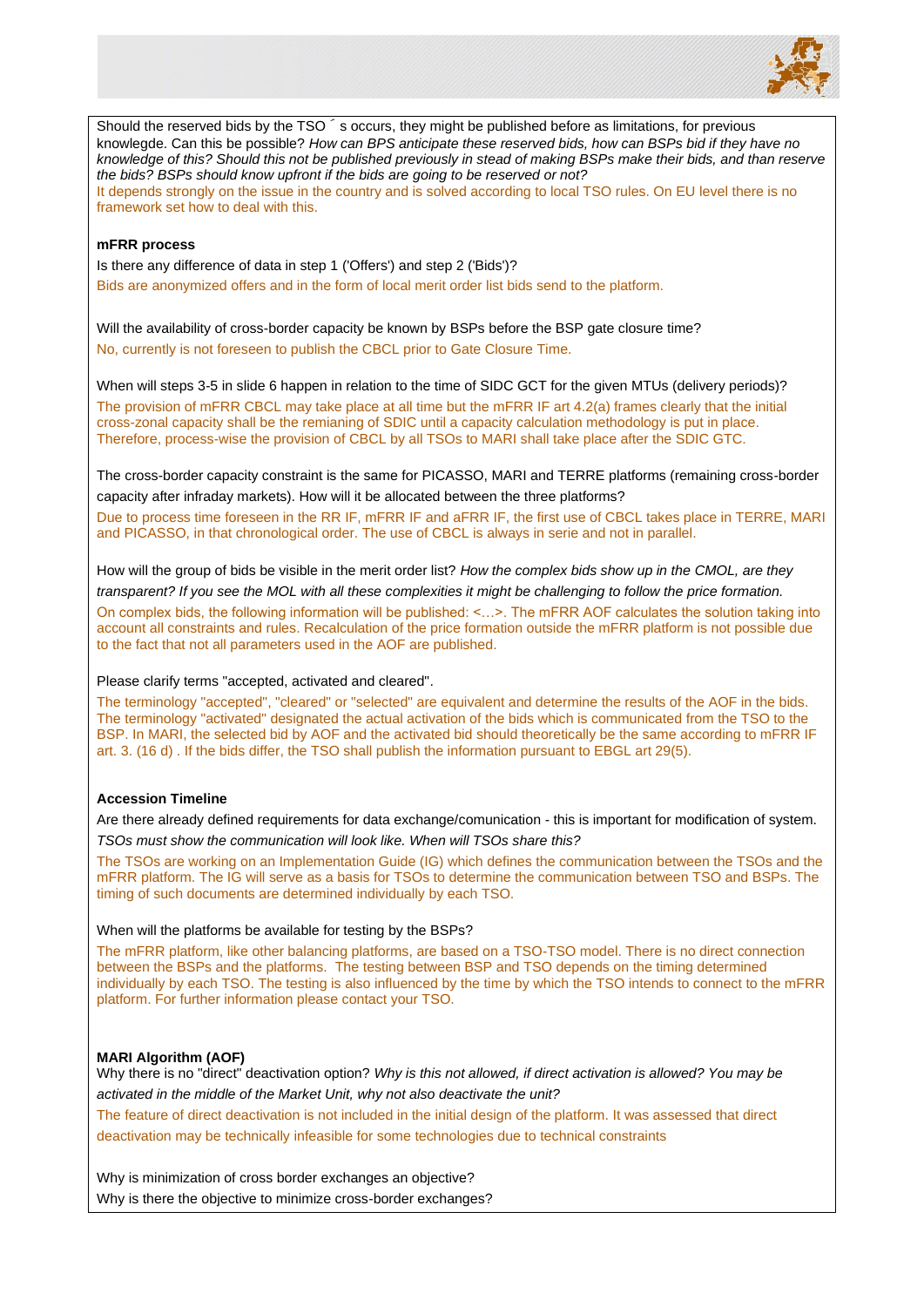

The principal objective (first) is maximization of social welfare, this will set approx. 95%. For the last 5% additional rules apply and they do not affect the welfare. It serves to define the optimum of where the flow will go, how the cross border flow will run. When there are several solution available in this case (all are considered equal and with no additional impact to social welfare), this criterium is applied. This approach is similar to what is applies in DA market coupling, de-incentivising of small adverse flows on the cross-border exchange that will be consumed by the grid not to generate losses.

I'm afraid the answer to this was not clear enough. I would assume that losses would be already considered in welfare maximization algorithm.

For the Go-Live of the mFRR Platform, the TSOs have decided that losses are not taken into account given the potential impact on the performance of the algorithm. The TSOs will further analyse and consider the inclusion of losses in further releases of the algorithm.

Deactivation is the same request as activation in the sens of reduce power- is the request of mFRR in down direction. The BSP receives the information and than has to activate accordingly its units.

Direct Activation are "run-on\_demand", does this mean AOF execute each time a TSO submit a demand request? *Or*  are requests accumulated for some time? No the AOF runs every two minutes. Can the requests not be accumulated *(in DA)?*

The AOF indeed runs everytime that a TSO request a demand. Once the AOF is running, the demand are queued and aggregated per direction in Direct Activation to be processed once the AOF is free again. Parallel running of AOF is avoided as the same CMOLs and ATC are used.

What happens if the AOF fails to clear the market? But the timeframes are very short, is this manageable?

In normal situation, the AOF is always able to provide a solution to ensure a clearing. The solution may not be optimal but is used as a fallback if no better solution can be found in the allocated time. If for technical reasons the AOF is unable to deliver a result to the TSOs, the TSOs have foreseen fallbacks which ensure the continuitiy of operations without the mFRR platform.

#### **MARI Bidding Design**

Can you put an indivisble bid up to 9999 MW? or does it have to divisible? What is de maximum indivisibility limit?

As described in Art 7(5) of mFRR IF, 'The maximum size of indivisible bids shall be defined in the national terms and conditions for balancing and shall not be higher than the largest technical minimum production or consumption of the pre-qualified generation or load unit of the BSP".

Are grandchildren also allowed, or is it limited to 2 layers? Yes, because of the multi-part modelling of bids, such is possible

I have question regarding minimum delivery period for DATCR. Do we have minimum delivery period, is it 15 min? *The question was related to a TSO having direct activation, min delivery period will be 15 or 12,5 minutes?* The minimum duration of the delivery period is 5 minutes as mentioned in Art 7 of the mFFR IF. The delivery period for a Scheduled Activation is effectively 5 min and varies between 5 and 20 min for Direct Activation, depending on when the request of the TSO is submitted to the platform.

In central dispatch systems where bids from the integreted scheduling process will be converted in standard bids, will the choice whether to make SA or DA bids be left to the TSO? *If the decision to offer SA or DA is left to the TSO or if the indication is given by the market operator.* 

Central dispatch TSO converts the bids offered by the operators in standard bids. In this stage bids aren't classified between scheduling and direct. MARI Platform runs the Scheduled Auction, defines the bids to active as result of scheduled process and leaves to the Direct Auction all the other bids.

Will there be restrictions on these smart bids (e.g. max number per BSP, max volumes, ...) similar to what has been imposed on the day-ahead market?

Complex bids will indeed have some restrictions in terms of allowed numbers as it may significantly impact the performance of the AOF. Performance analysis are currently being performed and TSOs have to further discuss the restrictions.

slide 17, what is SA and DA

SA means Scheduled Activation and DA stands for Direct Activation

How could a 9999 MW order by acceptable since that as such suggests, for more then half of all EU countries, that it would be much higher then the total consumption, e.g. suggesting a party would be solely delivering the recovery from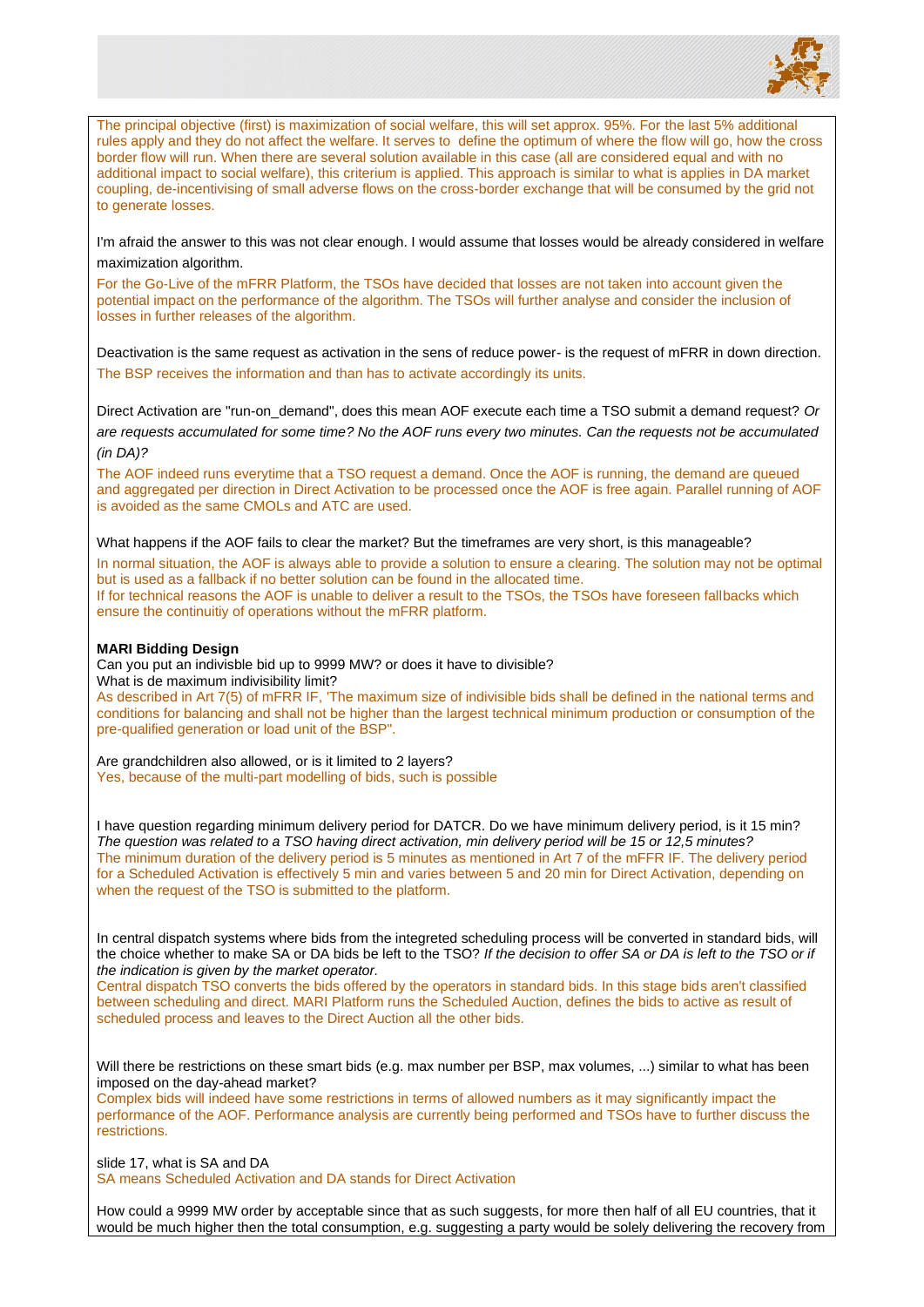

a blackout? *How can there be a demand in line with that? Is there a drive to submit larger bid in order to be accepted, activated? Will size have a direct impact whether the welfare algorithm will select an order?* The maximum bid size is purely a technical limitation that was chosen high aiming not to limit the BSPs in any way. After the Balancing Energy Gate Closure Time, all bids submitted by a BSP is firm. Thus, if such as bid is cleared the BSP has the obligation to delivery the requested energy. The AOF has as objective function the maximization of the welfare and does not have a specific rule which favours bids of large size. However, market rules may impact the selection of some bids due for example on their divisibility characteristics.

## **mFRR Balancing Energy Product**

Is it correct that the FAT, which is traditionally 15 min, will be reduced to 12.5 min?

The Full Activation Activation Time of the mFRR Standard Balancing Energy Product is 12.5 min, as described in Art 7 of the mFRR IF

Direct Activation - it was said that every BSP should be capable for Direct Activation but on slide it reads that BSPs 'may choose'?

Did not undestood the point on TSO force some DA bids. Is it a %? If BSP can choose if Bids are available or not how does this work?

As mentioned in the Art 3 (2) of SPBC (Standard Product for Balancing Capacity), " For each contracted standard mFRR balancing capacity product, each BSP shall provide corresponding capacity in the form of integrated scheduling process bids or standard mFRR balancing energy product bid(s), defined in the all TSOs' proposal for the implementation framework for a European platform for the exchange of balancing energy from mFRR pursuant to Article 20 of the EB Regulation. Such bids shall be direct activatable bids, provided that the delivery period does not exceed the end of the last validity period for which the BSP is contracted." Other conditions regarding the possibility for a BSP to choose is subject to the Terms and Conditions for BSPs

## Is it correct that it is possible that mFRR activations last only 5 minutes?

The delivery period (i.e. delivery of the requested power in full) is minimum 5 mininutes as described in the Art 7 of mFRR IF. The activation time of the bid (considering also ramping up and ramping down) depends on the conditions prescribed by Terms and Conditions for BSP

#### All shapes are admited?

If the shape is exactely by T as ramp it is acceptable

The permitted ramp up and ramp down of a BSP for the delivery of mFRR energy is prescribed by the Terms and Conditions BSPs but shall in any case respect the Standard mFRR Balancing Energy Product, described in Art. 7 of the mFRR IF.

#### Is there an overview of all the possible activation shapes of the participating TSO areas?

The permitted ramp up and ramp down of a BSP for the delivery of mFRR energy is prescribed by the Terms and Conditions BSPs. All TSOs are expected to change their local design in order to comply with the Standard mFRR Balancing Energy Product, described in Art. 7 of the mFRR IF. There is currently no overview of the rules for ramp up and ramp down.

What if in QH 0 we have order for giving more energy into grid (ramp up) and in QH+1 order for reducing energy from the grid (ramp down)? How will the generators which provides both services charged if they start to break their power or just release them to stop by the inertia without putting a break onto them?

Art 8 of EBGL defines a Balancing Energy Gate Closure Time by which the BSP are to submit their bids. The bids are considered firm after the BE GCT and the BSP has the responsibility to ensure the feasible delivery of the energy bids in all conditions. The TSOs have foreseen Technical Linking and Conditional Linking to provide tools to BSP to model their portfolio.

Why was it "impossible to harmonise more"? Mechanical and physical laws should be the same across Europe. So what prevented hamonisation? Local politics or unwillingness of TSOs?

At the moment it is not possible to have harmonization, but can we expect a date when this will happen? The current level of harmonization is the outcome of discussions of all TSOs, taking into account constraints and legacies from local market developments prior the EBGL and approved by ACER. The art. 16 of the mFRR IF foresees a process of harmonization where stakeholders are consulted via a survey.

The EBGL and the mFRR IF already introduce a change in paradigm for many if not all TSOs. A further harmonization than the current level puts additional pressure not only on the TSOs but also on the BSPs to be ready wihtin the 30 months foreseen by the mFRR IF. Additionally, these changes apply not only for mFRR but also for aFRR.

Would be possible to provide aFRR, mFRR by TSO itself? Only market participants can provide reserves.

When BSP know the remaining reserve to offer: if the offer a mFRR and aFRR in same time? and it is the only reseve till maximum power?

The mFRR IF foresees under Art. 9 (4)(b) that combined aFRR and mFRR bids (or any other combinations) can be offered outside of the mFRR platform.If a bid is activated outisde of the mFRR platform and becomes unavailable for mFRR activation, it should be marked as such. It is however not foreseen by the Balancing platform to handle such